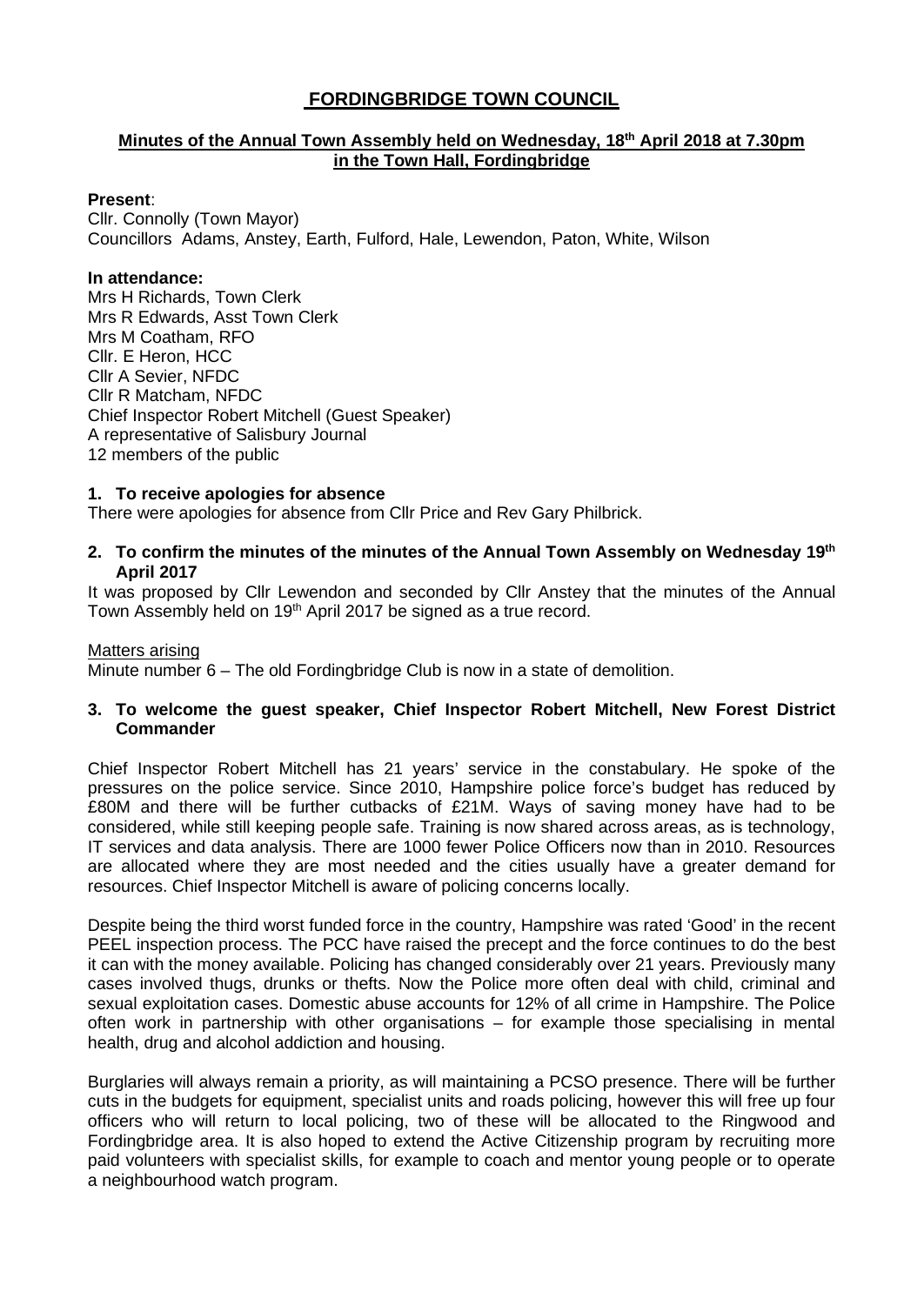Fordingbridge Annual Town Assembly 18.04.18

The Mayor thanked Chief Inspector Robert Mitchell for his presentation.

Questions from the floor followed.

# *Q1. Why don't the Police advertise for motor companies to lend free vehicles for the year?*

*A1. Police vehicles are driven all day and sometimes involved in high speed chases. Vehicles must be of high quality and the Police must be seen to be impartial. Resources are amalgamated with other forces in order to save money instead.*

### *Q2. Speeding is an issue in the New Forest causing injury or death to animals. What is being done about it?*

*A2. Community Speedwatch initiatives enable members of the community to become police support volunteers and take action against speeding on roads of concern within their area. Volunteers use equipment that can monitor the speed of passing traffic and then record the details, later adding them to a database. Vehicle checks are then undertaken by the police and letters are then sent to the registered keepers advising them of their speed and reminding them of why it is a community concern.*

*Ch Insp Mitchell said that although tens of thousands of letters have been sent to drivers as a result of the volunteers' work, volunteers aren't currently being told this information. He promised to follow this up and improve the communication from the community speedwatch team. Action: Robert Mitchell to follow up*

### *Q3. Why not buy another detector van to catch speeding motorists? Surely it would be selffinancing?*

*A3. Speeding fines go directly to central government rather than to local policing.* 

## *Q4. When will the two new constables arrive?*

*A4. The new neighbourhood police officers will arrive next month.*

# *Q5. How can crime be reported, there are difficulties getting through on the 101 number?*

*A5. There are apps for reporting crime online and tracking the progress of an investigation. A new IT system will be going live in May and will be advertised widely. The neighbourhood team can also be emailed.*

# *Q6. Could speed van information be forwarded to Parish Clerks?*

*A6. The Chief Inspector will make enquiries to share data. He advised that the information is on social media and to follow the Twitter page where results will be updated.*

## *The Mayor reminded parishioners to report all crime and thanked Chief Inspector Robert Mitchell.*

# **4. To receive the Annual Report from the Town Mayor**

The Council year 2017/18 has, as always, been a busy and, at times, traumatic year. In particular the Whitsbury Road housing development and the lack of consultation from our colleagues at New Forest District Council led to hours of meetings and correspondence. While our protestations fell on deaf ears, it was not through lack of effort from our Council. Building works have started and houses will soon start to appear. New Forest District Council has decided to name the estate Augustus Park with streets named after the artist's family.

We work as closely with New Forest District Council as we are allowed and apart from the Local Plan and Housing we have quite a happy relationship with our District Councillors. Ann and Roxy both turn up to our monthly meetings and inform us of what's happened at District Council, however it would be nice for District Council to consider our views before they actually implement their changes. Our County Councillor Edward is a font of information and advice and while our dealings with Hampshire County Council are small, Edward is also Deputy Leader of New Forest District Council and well worth keeping on side with.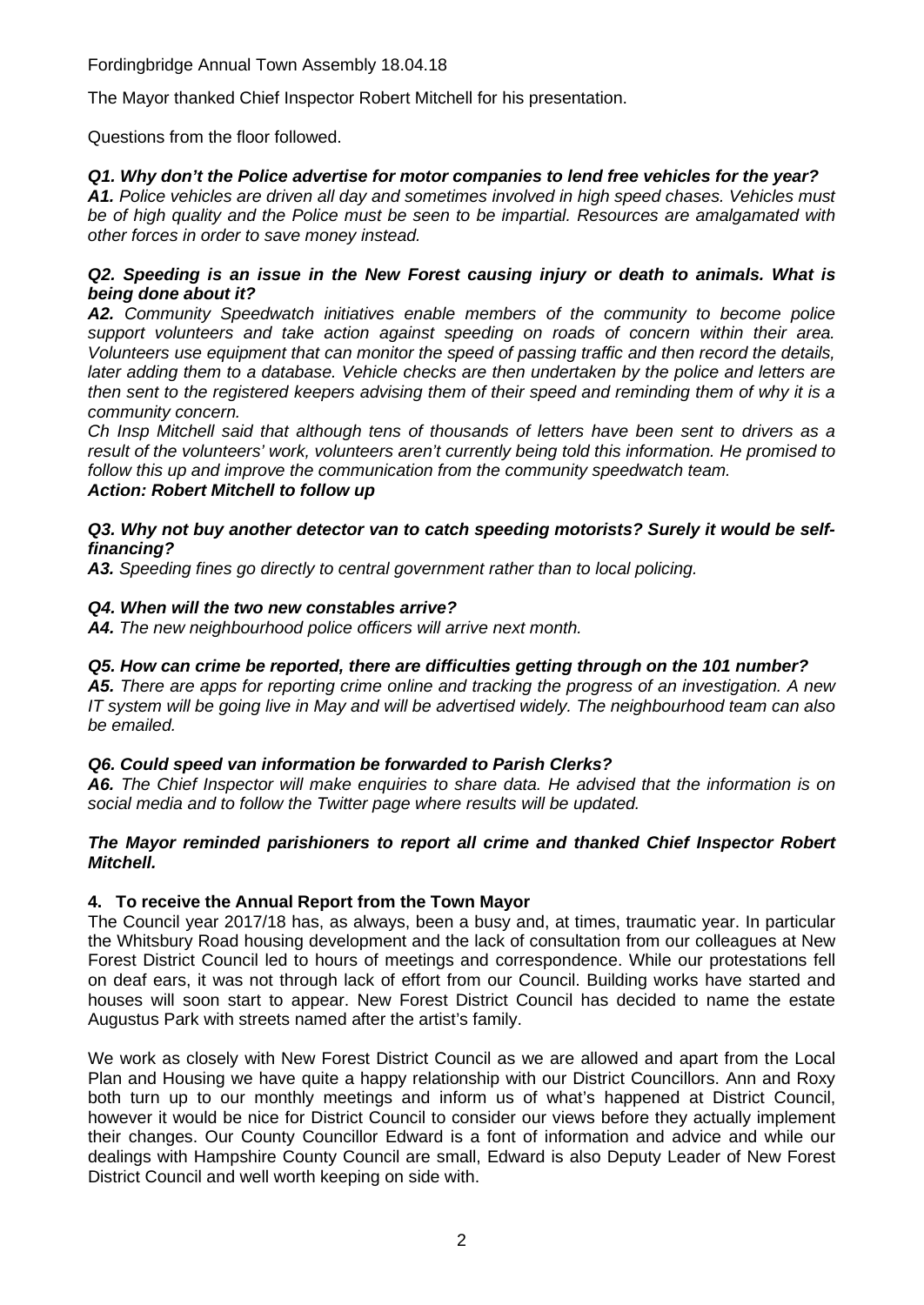### Fordingbridge Annual Town Assembly 18.04.18

Health and Safety responsibilities for all Councils continue unabated, with policies, risk assessments with many various obligations. Our Council has now employed the services of professional Health and Safety advisors and while we are currently up to date and legal, the working hours needed to keep everything in that condition is beyond our staffing capability.

The changes to the Data Protection laws are also creating more and more administration time and will involve major policy changes as well as operating procedures. Our residents will probably be unaware of our current data protection policy and will probably be unaware of the changes needed by the new policy however we have a legal responsibility to comply.

Recent changes to the National Planning Framework Policy together with the national housing needs may necessitate the undertaking of a Neighbourhood Plan and the Town Council will be looking at the implications of this undertaking in the near future. We will keep our residents up to speed on this important development, as and when a decision is arrived at.

Our Town Hall was built in the late 1800's called then, the Oddfellows Hall, the hall is in a poor condition and in a few days' time work will be undertaken to explore the depth of work needed to ensure the building is brought back to the condition it should be in. The roof and its connected parts are giving room for concern and have to be rectified. Our Council are also seeking architectural advice as to the possibilities of making changes to the Town Hall to enable all our staff and services to be housed under one roof thereby reducing costs and improving efficiency. I am happy to report that the Council Information Office is widely used and offers Tourist Information together with Fordingbridge and NFD Council services. This facility brings in residents and visitors from many of the surrounding villages, and beyond, many of which use the shopping facilities that the town has to offer. It is operated by Kathy and Kay with relief assistance by the Assistant Town Clerk, Rachel.

Our Council relies heavily on its Staff. The Information office I have mentioned, but my thanks, and indeed that of the Council, must also be extended to Andy and Derek for the work they do at the Recreation Ground and the surrounding areas. Even during the long winter months, the Cemetery at Stuckton Road looked spectacular.

I have briefly mentioned the Town Hall Staff. Our Team, and I do mean a Team, work together amazingly well and efficiently. They are managed by our Town Clerk, Helen, together with Rachel our Assistant Town Clerk and Martine our Financial Officer. If we had a little more space they could all work at the same time but we're working at that. I mentioned earlier that administratively it has been a very busy year but I can also report that even with extended working commitments Helen and Martine have both managed to fit in studying for and passing their professional qualification CiLCA. This is no mean feat and one that will only bring benefit to the Council and I wish to record the Council's congratulations.

As my term of office draws to a conclusion, I would like to thank my fellow Councillors, our wonderful Staff and the residents of our wonderful Town for indulging me over the past 10 years. I have enjoyed the experience so much and this would not have been possible without the cooperation of everybody who cares for our Town. I will miss dreadfully the Schools and Lunch Clubs. Stepping Stones our amazing toddlers group and many other events that our groups and organisations have invited me to attend. But nothing lasts forever and a new Mayor and Deputy will be elected in May and I wish them, sincerely, as much enjoyment as I have received from everyone.

## **5. To report on finances for 2017/18 (un-audited accounts) and the budget for 18/19.**

For 2017/18 the Town Council received a precept of £194657.00 which was made up as follows:

| <b>Council Tax</b>        | £194657 |
|---------------------------|---------|
| <b>Identifiable Grant</b> | £Ω      |
| Transitional Grant   £0   |         |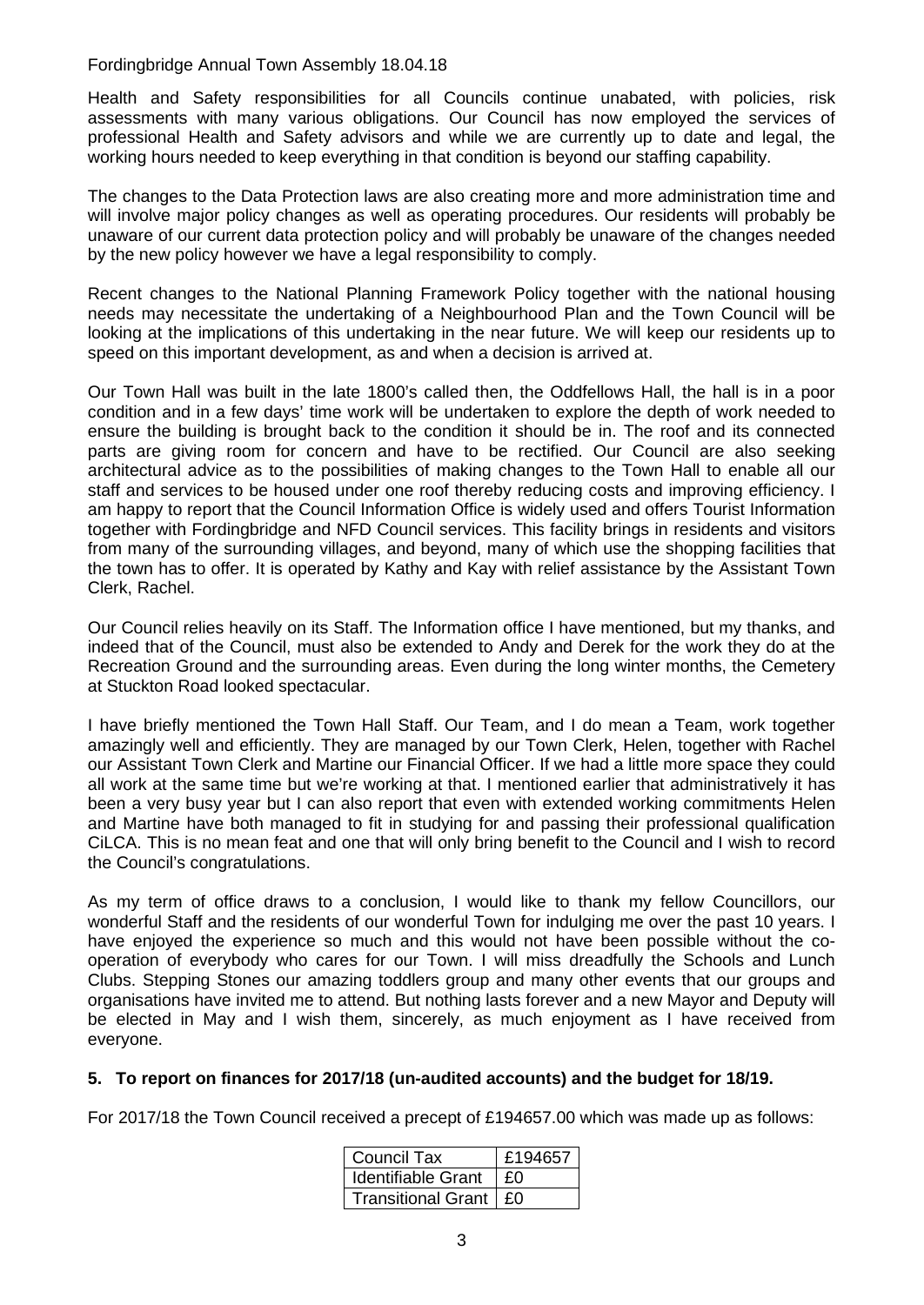The contribution from Council Tax had not changed from 2013/14 to 2016/2017 – however the grants that were introduced due to the Localisation of Council Tax Support (the Transitional Grant) have been reduced to zero and so the income received reduced marginally. In 2017/18, following the loss of the grants and business rates becoming due, the Council took the decision to increase the precept in order to maintain essential services and support the residents and businesses in the town.

The Council receives additional income of approximately £75k. This includes lengthsman income, CIL funding, hall lettings, recreation ground fees, hanging basket fees, Playscheme fees, fishing fees, lease income and map/leaflet sales.

Expenditure of note during the year: planned works to the Memorial Bungalow were completed (repointing and replacement windows), the signage in the recreation ground have been replaced and a replacement vehicle has been purchased for the groundsman. The most significant area of expenditure has been the Christmas lights, where repairs and replacements have produced an overspend in that budget area.

The Council continued to support the Christmas Lights and the Hanging Baskets/Floral Displays, in association with the Business Forum and Rotary Club.

The Council have been working with the Youth Steering Group to replace the Skate Park – a tender was issued and consultation took place. Following presentations, a contractor was appointed. It is hoped that the final section of funding will be secured over the next few months (the majority of the funding coming from S106 funds and some Council reserves), and the project will go live in 2018/19.

There are continuing concerns regarding the town hall roof and clock tower, and investigation works are currently underway. It is anticipated that the works required will be considerable.

A number of planned works have not taken place (repairs to the memorial gates and the initial works to the town hall were delayed) and so the overall result will be a small transfer to reserves (approximately £3000, unaudited accounts). This represents CIL funding and grants towards the skate park which will be held in reserves until the works are completed.

# **S137 Grants**

The Council have a budget of £5000 for S137 grants, during 2017/18 £2550 was allocated (compared with £3100 in 2016/17) – this is primarily due to a low level of applications from local groups.

| <b>New Forest CAB</b>        | £500.00  |
|------------------------------|----------|
| <b>Salvation Army</b>        | £250.00  |
| <b>Victim Support</b>        | £150.00  |
| Turn Up For Fun (TUFF)       | £500.00  |
| Rae Stratton Lunch Club      | £400.00  |
| Fordingbridge Day Centre     | £250.00  |
| Avon Valley Dementia         | £200.00  |
| <b>Avon Valley Concerts</b>  | £250.00  |
| <b>Burgate School Awards</b> | £50.00   |
| <b>Total</b>                 | £2550.00 |

## **Budget for 2018/19**

Due to increasing costs (primarily wages and utilities), the Council took the decision to increase the precept by 2%. For 2018/19 the Town Council requested a precept of £198550.00. It is likely that the Council will need a Public Works Loan to be able to undertake the necessary repairs to the town hall.